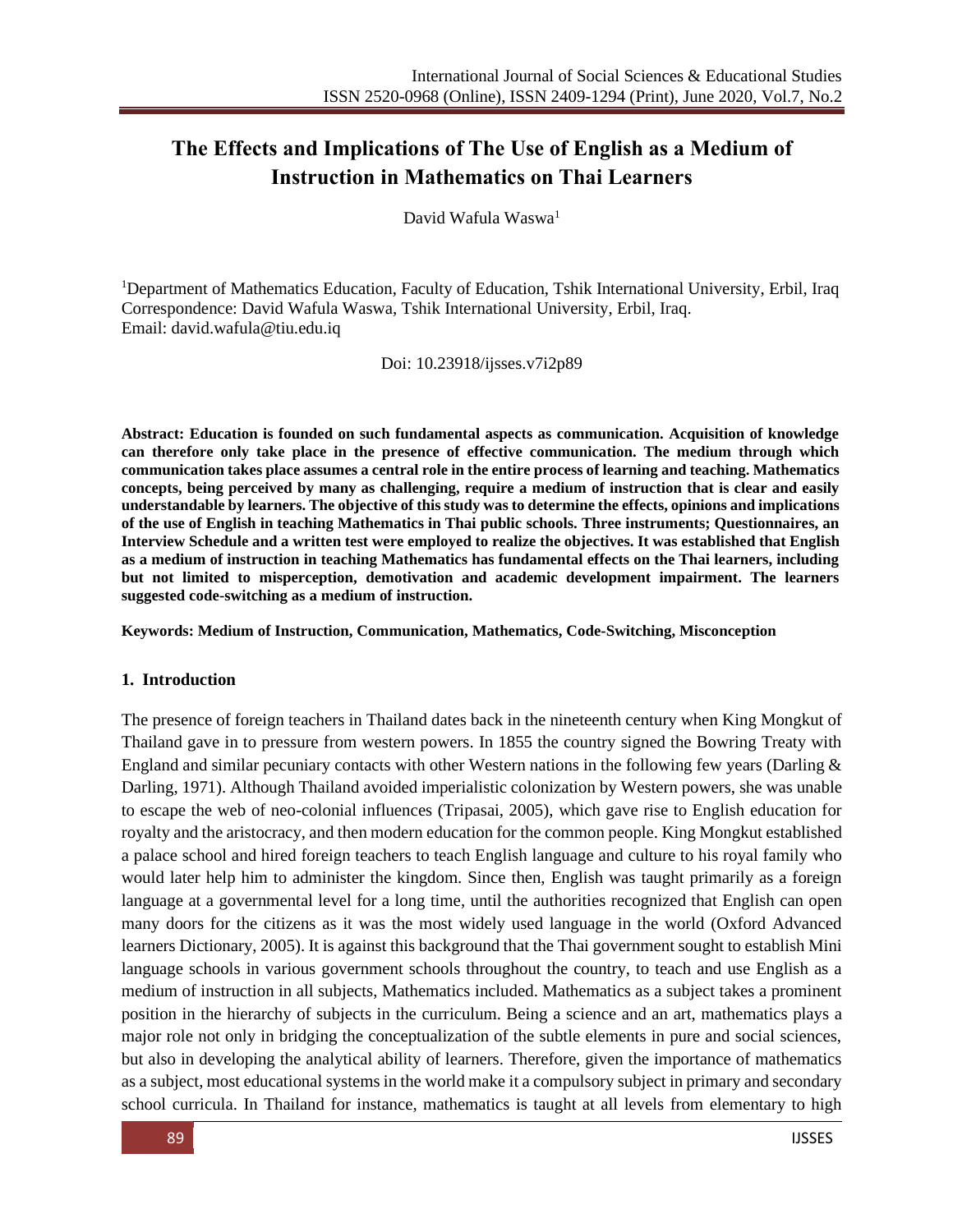school but for the most part, it has been taught in Thai language, which is both the national and official language.

### **1.1 Statement of the Problem**

English Language Learners (ELL) often experience difficulties in using English as a sole medium of communication in Mathematics classrooms (Freeman, 2012). This perceptibly leads to poor communication in the said classrooms, which in turn is reflected in the performance of mathematics by students in English program Departments in schools. The Thai government set up Mini English Programs (MEP) in order to foster the English level among students (Sangnapaboworn, 2003), but still the government's effort to this end is yet to be seen. In many mathematics classrooms students experience challenges in asking questions to clarify where they did not understand. Learners also cannot express themselves well when answering questions in class; instead, they prefer board-work with little or no speaking. It is common for learners to use dictionaries during examinations, a practice that often leads either to examination malpractices or wastage of time. Students spend too much time referring to dictionaries even for simple vocabulary used in mathematics questions, eventually run out of time and not answering all questions on the examination paper. It is also common for students to avoid word problems in exercises and examinations. Besides classroom issues, there is a significant reduction in the number of students who actually complete the programs and exit after finishing grade twelve. It has been observed that only less than half of the students who enroll in grade seven actually finish the program, the rest opt out in between the years, to join other programs such as gifted Mathematics or gifted Science, even gifted English! Many of the gifted programs are taught by Thai teachers who speak little or no English at all in their classrooms, even when they teach English. Could the use of English as a service language in Mathematics be one of the factors contributing to this mass exit from the English programs?

This study was designed to find out the effects of using English as a medium of instruction in the learning of Mathematics on Thai learners. English is used by teachers in the process of teaching and it is also used in mathematics text books, therefore the study explored how both cases affect learners, and their opinions on how English is used as mentioned above, and the implications thereof, such as university placements and dropout rate of students from the program. To achieve this, the following questions were crafted and used to guide the study:

- 1. What are the effects of the use of English as a medium of instruction in the learning of Mathematics on Thai learners?
- 2. What are the Thai learners' opinions of the use of English as a medium of instruction in mathematics?
- 3. What are the implications of the use of English as a medium of instruction in the learning of Mathematics on the learners?

# **1.2 Research Objectives**

Accordingly, the research objectives are:

- 1. To find out the effects of the use of English as a medium of instruction in the learning of **Mathematics**
- 2. To investigate the Thai learners' opinions of the use of English as a medium of instruction in Mathematics.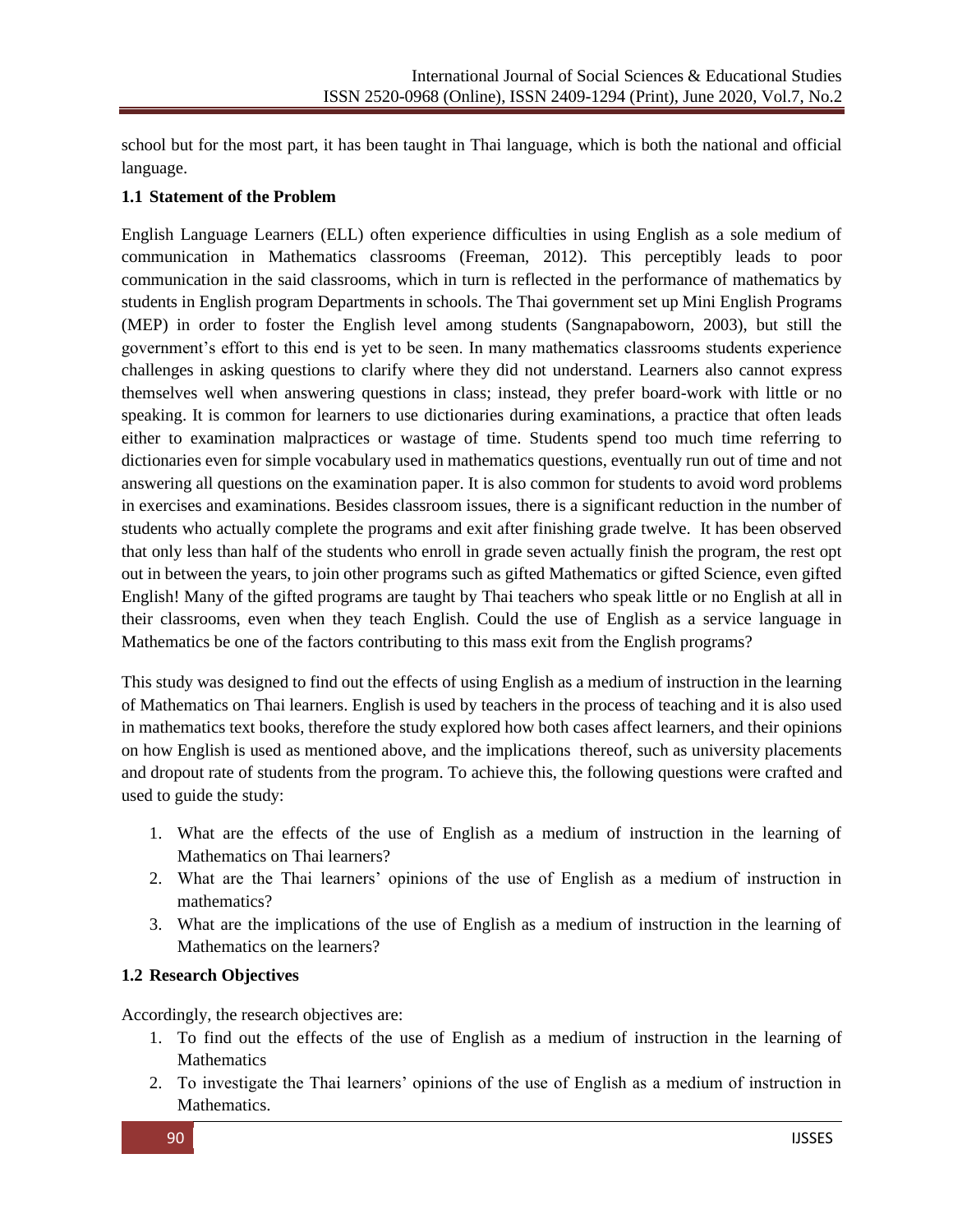3. To determine the implications of the use of English as a medium of instruction in the learning of Mathematics on the Thai learners

### **1.3 Research Hypotheses**

Objectives number 2 and 3 are hypothesis free but objective number 1 has a hypothesis and is stated in the null as follows;

HO: There are significant effects of the use of English as a medium of instruction in the learning of Mathematics on Thai learners' achievement.

### **1.4 Theoretical Framework**

This study was based on the cognitive development theory which is concerned with the cultural context as an integral part of developmental psychology. It takes into consideration the synthesis between the more traditional theories that emphasis age-related, internally driven processes and the analysis of the cultural context. This theory by Vygotsky, deals with the processes that explains children's development with time and the influence on perspectives that emphasize the cultural tools and social interaction, as well as logic and actions in the physical world. With its emphasis on the use of language in the learning of Mathematics, the study also employed the communication theory, originally by [Claude Elwood Shannon,](http://en.wikipedia.org/wiki/Claude_Elwood_Shannon) which takes language as an instrument of communication as shown in figure.1 below.



Figure1: Communication Theory

The most pertinent elements of communication as depicted in Figure 1 above are the message, the messenger, the receiver, encoding, decoding and the channel. In this research, the message is Mathematics, the teacher is the messenger, the student is the receiver and encoding refers to the verbal and non-verbal convention of communication of Mathematical concepts through language. Decoding, on the other hand, is the reading (understanding the Mathematical language) by the receiver of the encoded message done by the messenger and English as a language of instruction is the channel, the means of communication. Language of communication in this study includes the language used in the textual materials and the oral communication that goes on between the teacher and amongst student.

# **1.5 Conceptual Framework**

Figure 2 below show the conceptual framework that outlines both dependent and independent variables in the study.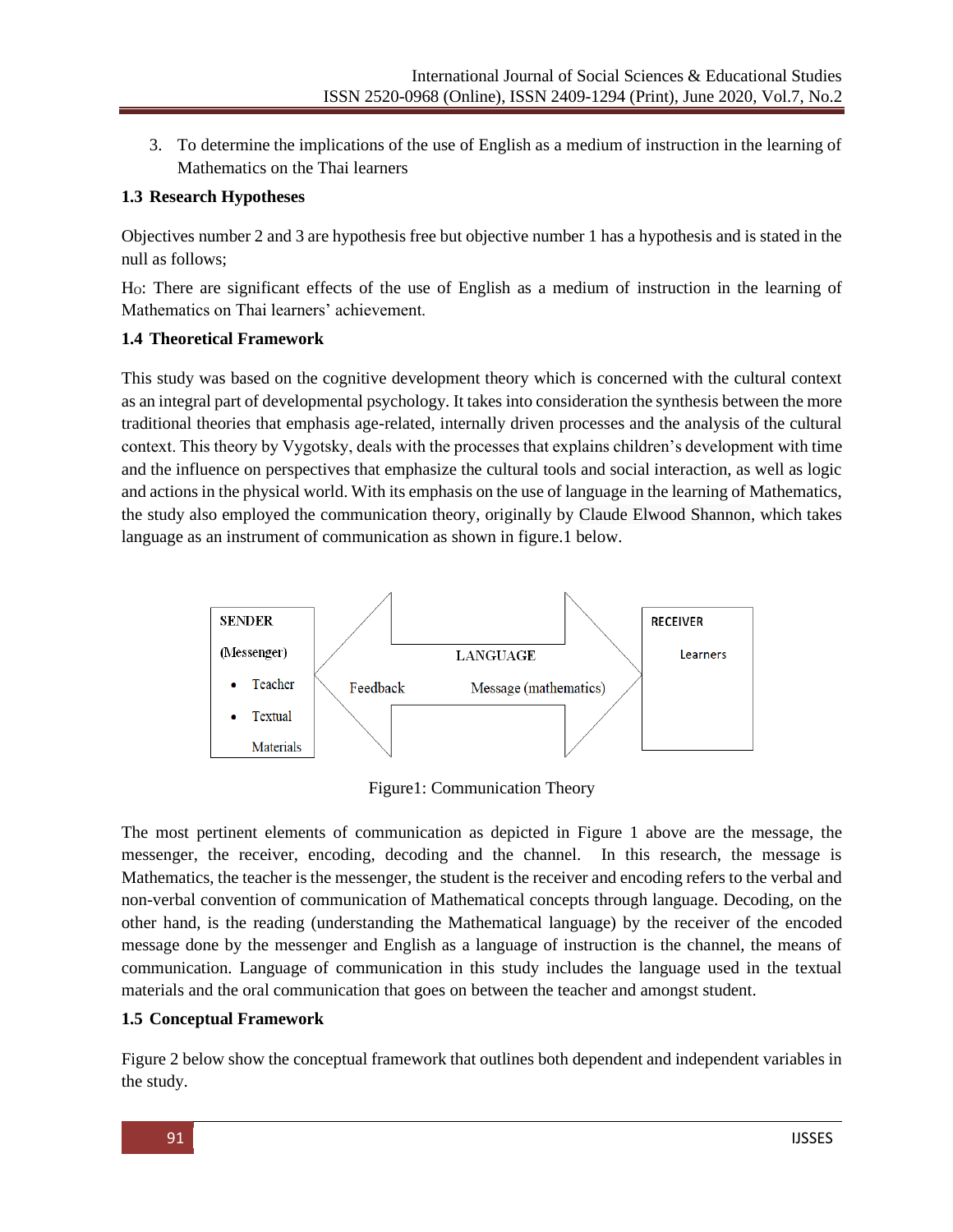

Figure 2: Conceptual framework

# **1.6 Significance of the Study**

The significance of this study is threefold. First, this study is especially relevant to the curriculum developers, specifically mathematics curriculums whose end users are not proficient in the use of English language. This is particularly important because curriculum consumers must be able to understand, absorb and assimilate the curriculum for it to be effective.

The mathematics curriculum developers need to put into account the level of English usage by the end users of the curriculum so that they can adjust accordingly to suit their target groups. If the medium used in the development of the curriculum is too complicated for the consumers, a lot of time will be wasted in interpreting the curriculum instead of learning the concepts being put forward. Writers of Mathematics books being in the same category as curriculum writers may benefit from this research. They too need to understand the level of English usage by their target consumers. This would help them in the selection of vocabulary to be used in their books, so that users do not waste a lot of their time trying to understand the language. Consequently, it becomes easy for them to understand the concepts faster and the subject would certainly appear a bit interesting if not easier.

Secondly, this investigation into the use of English as a service language in the instruction of mathematics may come up with results that might improve the standards of instruction of mathematics, hence by extension lift the performance in the subject by learners through better understanding of the underlying concepts. In this regard, instructors need a comprehensive understanding of their learners' abilities and inabilities of usage of English language. This can help instructors in two obvious ways; one, if they understand the short-comings or strong points of their students in regard to English language, then they can easily adjust their vocabulary to suit the students. Two, in selecting the textual materials to be used by the students, this has to be done in such a way that the language used in the selected textual materials suits or can be understood easily by the learners.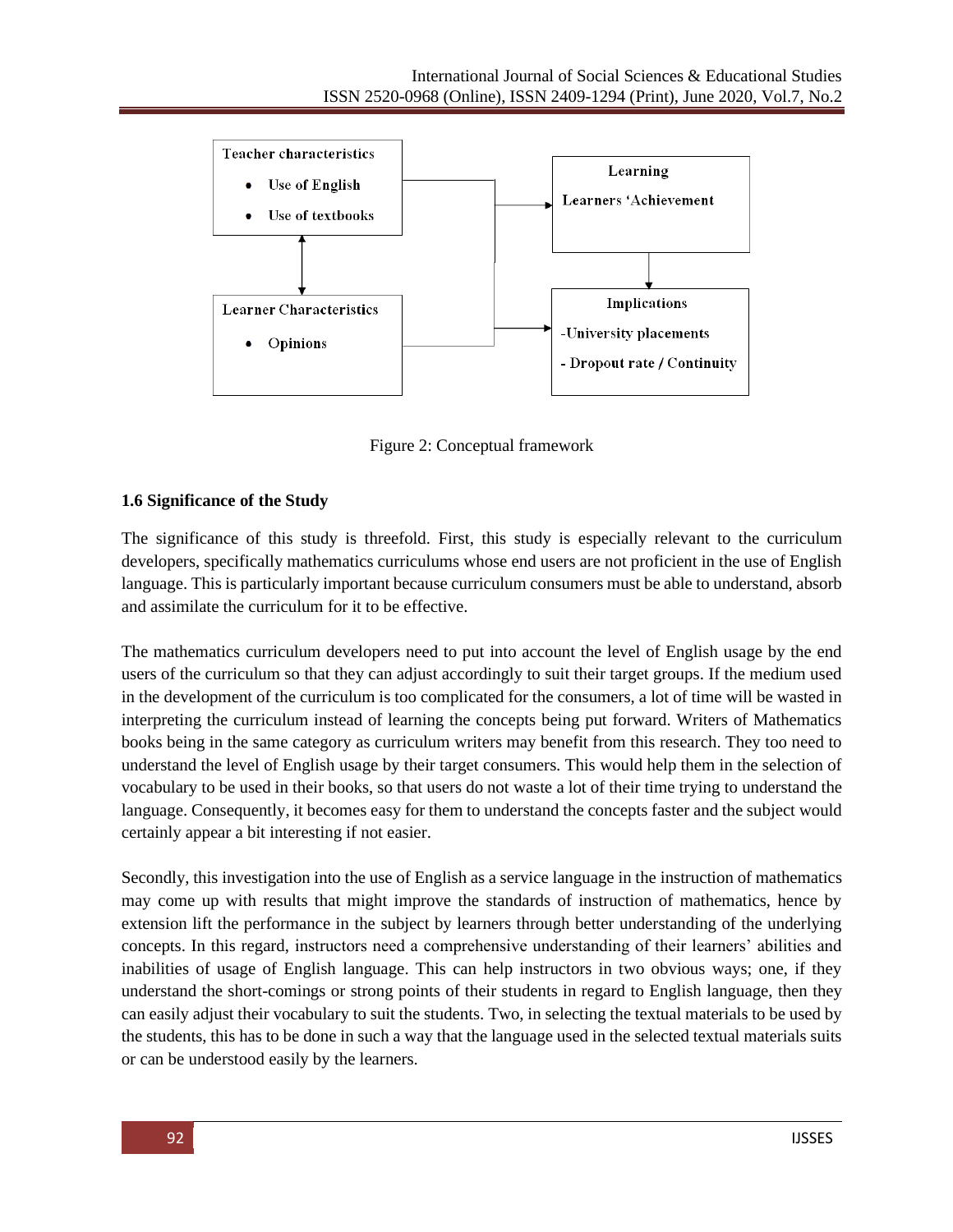Thirdly, this study will undoubtedly enlighten learners on the effects and implications of the service language on understanding of the subject matter and overall achievement in the subject. With this in mind, they can make an informed choice of what service language would be better for them. If no choice is available for them, then they can perhaps use textual materials written in the language they understand better to further their understanding of the concepts taught through an alien language.

### **2. Research Design and Methodology**

This is a cross-sectional survey research which examined data from questionnaires, classroom observations and an interview. Questionnaires were filled by teachers and students, and the head of the English Program was interviewed. The research was to establish the effects of using English to teach Mathematics on the Thai learners, and thus to establish whether the required necessary communication actually takes place in the classrooms, and whether the English used in the textual materials match the level of English of the learners.

### **2.1 Population and Sample**

The population comprised of students and teachers from a government school in Ratchaburi municipality. Ratchaborikanukroh is a mixed day secondary school with students from diverse socio-economic backgrounds, assumed to be a proper representation of the entire region. 9 foreign teachers and 141 lower secondary students were given questionnaires to answer. Both teachers and students represent the entire population because the research used all the Mathematics teachers in the school and students from grade 7, grade 8 and grade 9 from the same school.

### **2.2 Research Instrument**

Three instruments; the questionnaires, an interview form and a written test were employed to realize the set objectives.

# **2.2.1 Questionnaires**

Two questionnaires were used, one for the teachers of Mathematics and another one for the learners. The teachers' questionnaire contained 23 items while the students' questionnaire contained 30 items divided into two parts to determine their opinions of the use of English in learning Mathematics as well as problems that they face when English is used in the teaching of Mathematics. The choices of answers were given on a Likert scale as follows; 'Strongly Agree', 'Agree', 'Disagree' and 'Strongly Disagree'. Since the sample size was small, the research gave the questionnaire to each respondent, monitored the progress and collected the questionnaire after the subject had finished, resulting in 100% feedback.

# **2.2***.***2 Interview**

The interview had 20 items whose aim was to do a quick and accurate analysis of the school recodes. The items were designed to give the analysis of the records in terms of the number of students who drop out of school each year, the number of students who get admission in which Universities, and the number of those who get admitted to Universities and take up courses that require a strong background in Mathematics.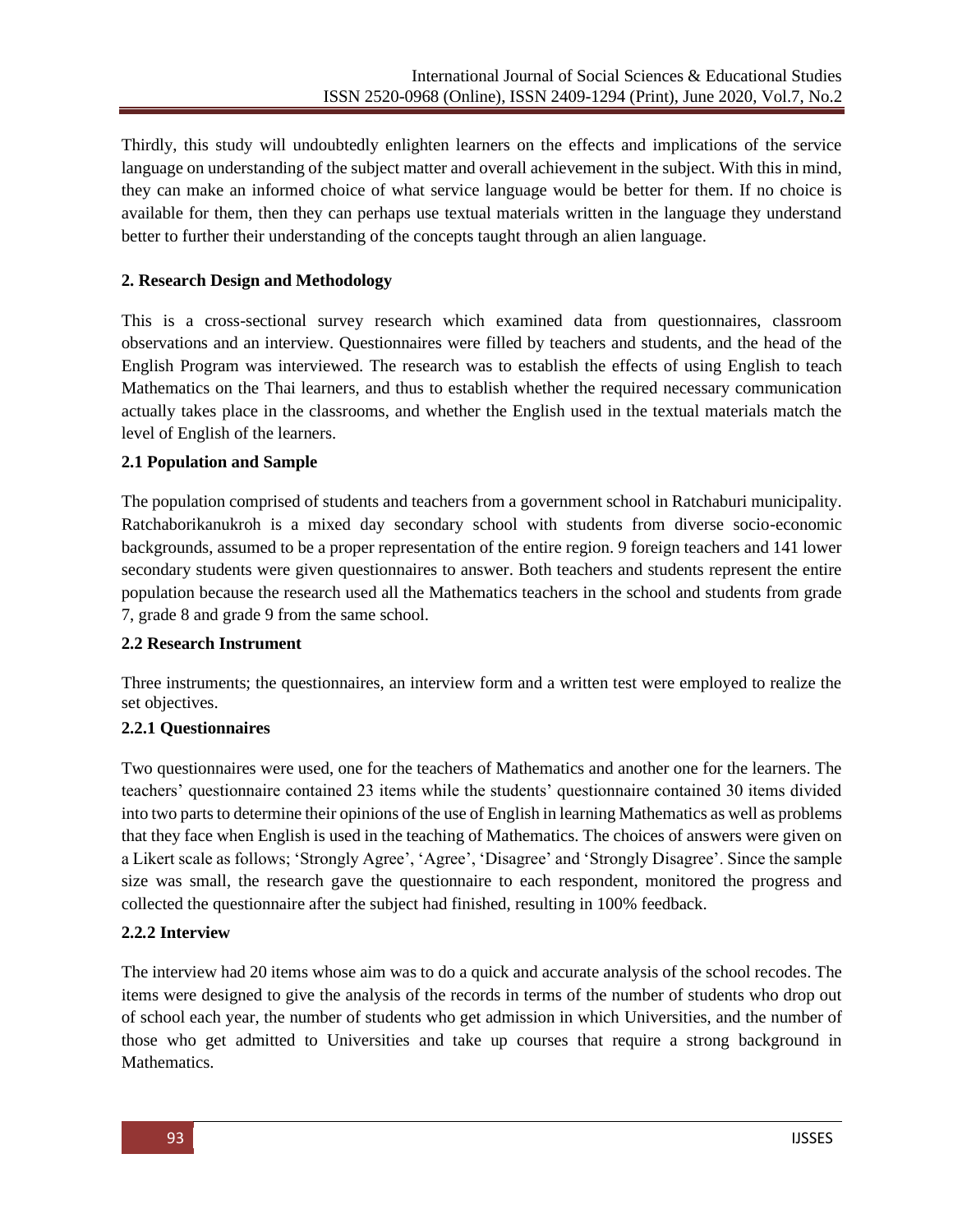# **2.2.3 Written Test**

A comprehensive test on three units; Percentages, Ratios and Proportions, and Transformations, was administered to grade 8 students twice, the first time in English and then two months later the same test was administered in their native Thai language. The rational for choosing grade 8 students was that it was the middle class of lower secondary school system in Thailand.

# **2.3 Validity and Reliability**

Content validity was established by the Table of specification following Rovinelli & Hambleton's Index of Item-Objective Congruence (1977). After which three experts in the field of study rated the items regarding how well they tapped the objectives and the ratings were as follows:

- $1 =$  Item clearly taps the objective
- $0 =$  Unsure/Unclear
- $-1$  = Item clearly does not tap the objective

The correctness of the questions was then checked for reliability using SPSS 16.0 in calculating the coefficient of alpha based on Cronbach, the results were 0.743 for the students' questionnaire and 0.782 for students questionnaire. Three experts were also used to ascertain the face and content validity of Mathematics Test (MT), Teachers' Questionnaire (TQ), Students' Questionnaire (SQ) and the Administrator's Interview (AI). Kothari (2004) notes that validity is the extent to which a measuring instrument provides adequate coverage of the topic under study, if the measurements contain a representative sample, then content validity is good. The suggestions made by the experts were used to revise the instruments before collecting data.

# **2.4 Pilot Study**

A pilot study was carried out to establish the suitability of the instruments to be employed. Its purpose was to find out whether the items on the instrument would easily be understood by the target group. Results were subjected to an SPSS test to verify authenticity of the questionnaire.

### **2.5 Data Analysis**

The following Statistical Methodologies were used in SPSS 16.0 to realize the research objectives:

Objective 1: To find out the effects of the use of English as a medium of instruction in the learning of Mathematics: Frequency and percentiles were used.

Objective 2: To investigate the learners' opinions of and attitudes towards the use of English as a language of instruction in Mathematics: Frequency and percentiles were used.

Objective 3: To determine the implications of the use of English as a medium of instruction in the Learning of Mathematics on the learners: Means, percentiles and a Paired Samples t-test were used.

Table 1 below gives a summary of the entire research process ranging from the research objectives through the source of data, how the data was collected, analyzed to the expected outcome of the research.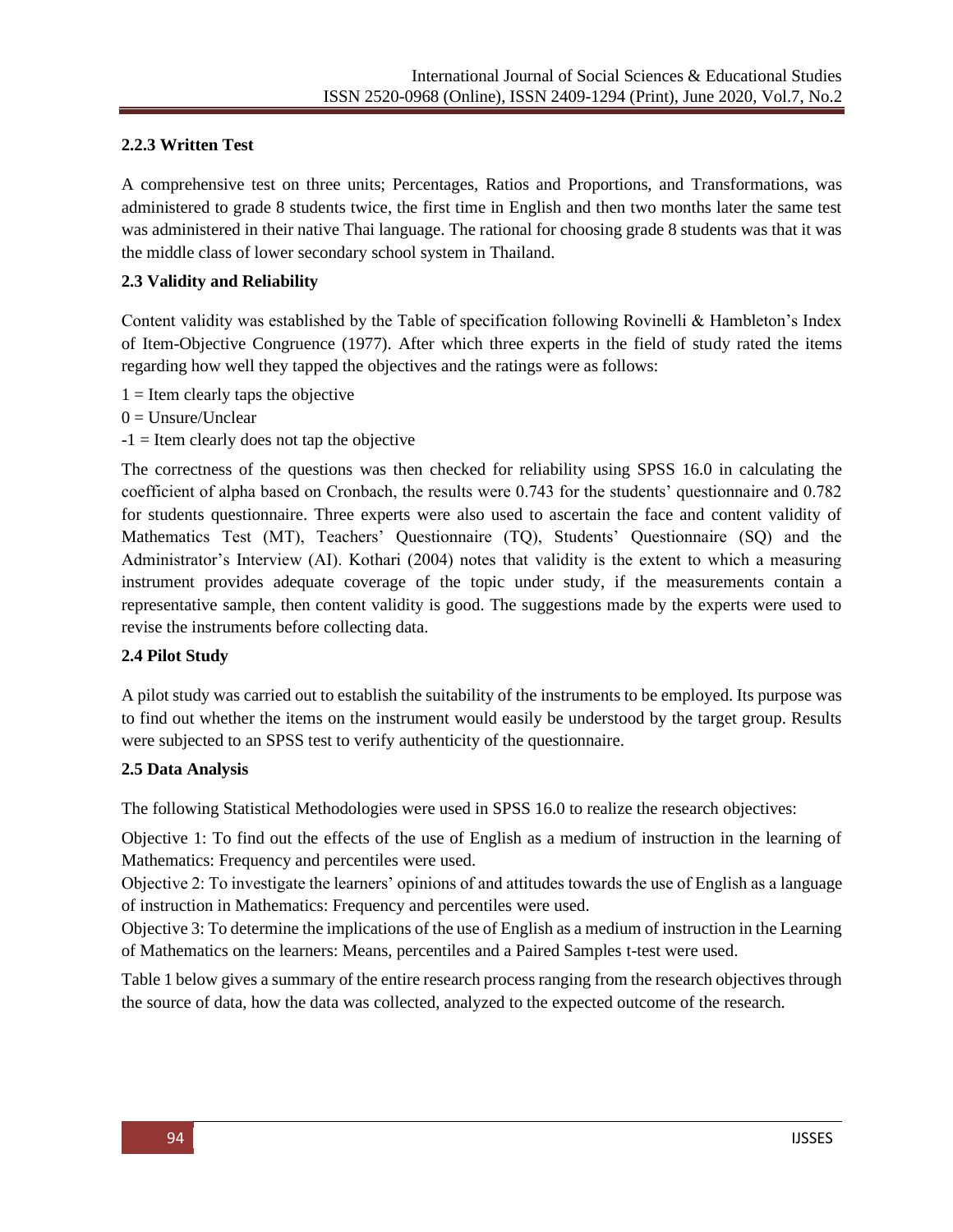| Research Objective                                                                                                                                 | Source of Data<br>or Sample                | Data Collection<br>Method                                                       | Data Analysis                                                                                               | Expected outcome                                                                                                                      |
|----------------------------------------------------------------------------------------------------------------------------------------------------|--------------------------------------------|---------------------------------------------------------------------------------|-------------------------------------------------------------------------------------------------------------|---------------------------------------------------------------------------------------------------------------------------------------|
| 1. To find out the<br>effects of the use of<br>English as a medium<br>of instruction in the<br>learning of<br><b>Mathematics</b>                   | Teachers 9<br>Students 141<br>Students: 19 | Teachers:<br>Questionnaires<br>Students:<br>Questionnaires<br>Students: written | Frequencies: Means<br>$&$ percent<br>Frequencies: Means<br>& percentages<br><b>Paired Samples</b><br>t-test | Effects of the use<br>of English as a<br>medium of<br>instruction in the<br>learning of<br><b>Mathematics</b>                         |
| 2. To investigate the<br>learners opinions of<br>the use of English as a<br>language of<br>instruction in<br>Mathematics.                          | Teachers 9<br>Students 141                 | test<br>Teachers:<br>Questionnaires<br>Students:<br>Questionnaires              | Frequencies: Means<br>& percentages<br>Frequencies: Means<br>& percentages                                  | learners opinions<br>of the use of<br>English as a<br>language of<br>instruction in<br>Mathematics                                    |
| 3. To determine the<br>implications of the use<br>of English as a<br>medium of instruction<br>in the learning of<br>Mathematics on the<br>learners | Administrator:1                            | Administrator's:<br>Interview                                                   | Frequencies: Means<br>& percentages                                                                         | The implications<br>of the use of<br>English as a<br>medium of<br>instruction in the<br>learning of<br>Mathematics on<br>the learners |

Table 1: Summary of the Research Process

### **3. Literature Related to the Problem Statement**

Teaching mathematics with an understanding that students have Limited English proficiency (LEP) offers them an opportunity to increase their English fluency at the same time as they acquire other skills. But more importantly, they may develop the ability to communicate their answers and the reasons for them. All this can only be possible with proper classroom instruction. Gagné (1985) explicitly put it that instruction forms the backbone of education. Therefore, if the instruction is not understood then learning may not have occurred. Instruction involves language; hence learners must understand the language in order to follow the instructions. This is more so in Mathematics as suggested by Post (2009), that emphasize must be put on language to make sure that it is understood before symbols for operation are introduced. Post further underscored the importance of conversations in a classroom, phrases like "multiply by", "times", and "lots of" are used interchangeably by students and so small talks in the classroom may eliminate the problem, or that of "divided by" and "divided into", which is cause of confusion for learners. Ryan (2003) attributes the poor performance in Mathematics word problems to lack of understanding of the language by students. The Van Hieles, cited by Troutman and Lichtenberg (2003), concluded that obstacles in communication exist between students and teachers as well as between students and text books, and Francis et al (2006) highlighted the importance of "academic language" as one of the pillars of learning, especially mathematics. Therefore, the language of instruction in Mathematics should be as clear as it can possibly be to lessen the burden of language minority mathematics learners. In Improving Mathematics Instruction, teachers need theories, empirical research, and alternative images of what implementation of problem solving strategies looks like (Stigler et al: 2004). Steele (2009) would add that teachers need to be adept at improvising, interpreting events in progress, testing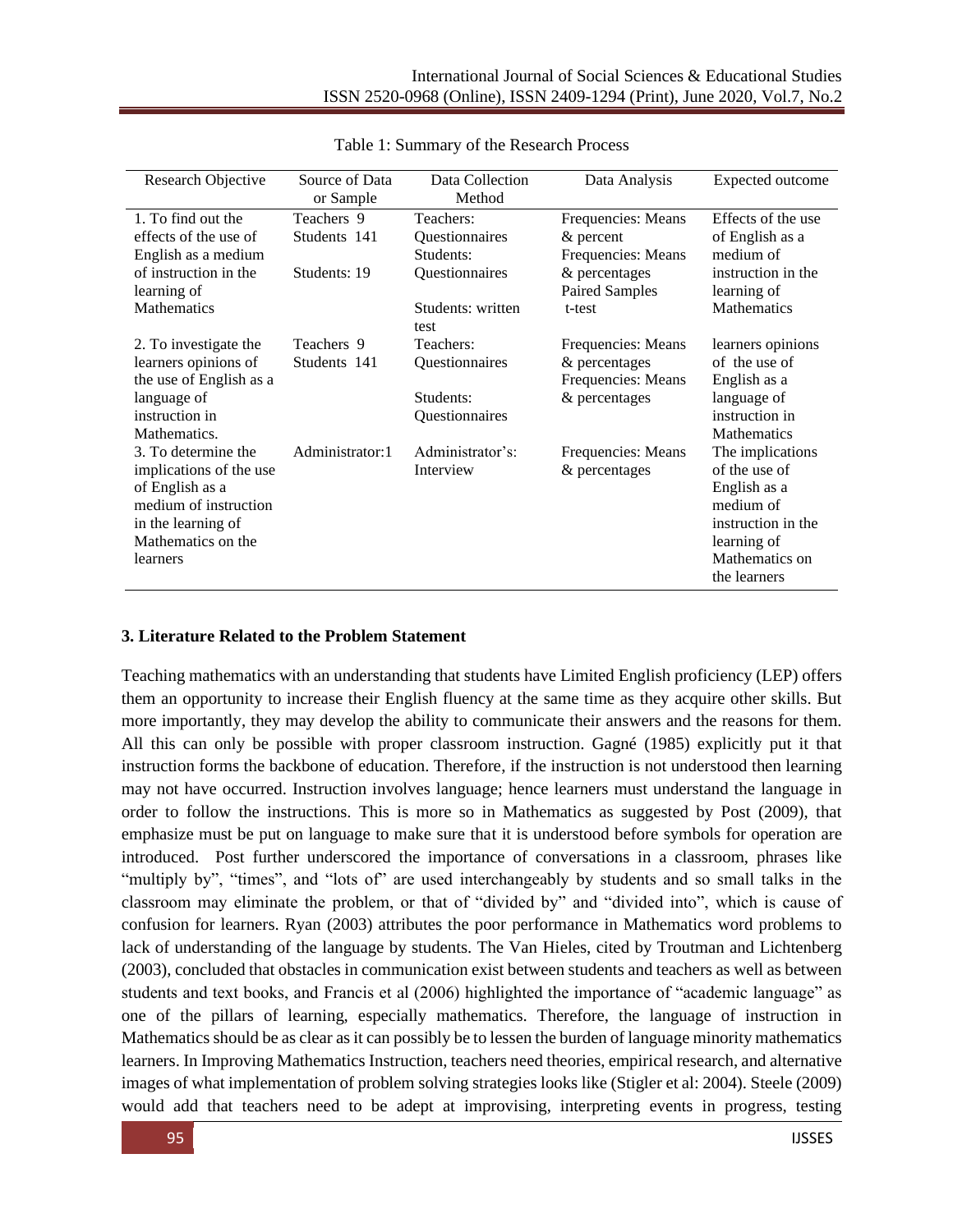hypotheses, demonstrating respect, showing passion for teaching and learning, and helping students understand complexity. All these involve best teaching practices which include classroom management as a way of effective teaching (Danielson, 2007).

### **4. Results and Discussion**

In this chapter, the results of the research done using the various instruments discussed in chapter three are presented. The aim of the research was to try to answer the following research questions: What are the effects of the use of English as a medium of instruction in the learning of Mathematics on Thai learners, what are the learners' opinions of the use of English as a language of instruction in mathematics? And finally, what are the implications of the use of English as a medium of instruction in the learning of Mathematics on the learners? By answering these questions, the researcher would have achieved the objectives set out at the beginning of the research. Using figures, tables and charts where possible, data analyzed is presented.

### **4.1 Respondents' Biodata**

Female students accounted for majority of the student respondents with 54.6% while male teachers accounted for 66.7% of the teachers who responded. The results also indicate that almost all students (97.2%) enrolled in the English Program in grade 7, at entry level. This eliminates the question of disparity in exposure to the English language.

### **4.2 Research Findings**

Results are presented in chronological order of the objectives beginning with the first objective.

# **4.2.1 Effects of Using English as a Medium of Instruction in the Learning of Mathematics**

Teachers in general feel that the necessary communication needed for learning does not take place in the classrooms as majority of them (66.7%) say students do not ask questions in class and less than a quarter of them say students answer questions in class when asked. However, about three-quarters of them agree that English produces a better classroom environment. 58.1% of students concur with teachers that they do not ask questions in class, and slightly more than three-quarters of them agree with teachers about answering questions in class. A large majority of students (61%) indicate that teachers use difficult vocabulary, which may explain why slightly more than half of them do not understand instructions given by teachers, and 55.3% do not speak English in class at all. Slightly more than three-quarters of the teachers concede that setting tests and examinations using English is easier than any other language, and majority of them (44.5%) think that the learners' lack of proficiency in the English language hinders their performance in the tests and examinations. However, an overwhelming majority of the students disagree with teachers as slightly more than two-thirds reported that vocabulary in the tests was not easy. This therefore, lends credence to the fact that both parties agree that students are not able to read Mathematics text books without dictionaries, and slightly more than three-quarters of the students agree that group discussions done in English are not effective. In terms of overall use of English, teachers agree that the use of English slows down the lesson (66.7%) but disagree that it bolsters students' interest in mathematics. They also disagree, together with students, that it helps students understand mathematics better and that it makes students neglect mathematics (66.7%). However, two-thirds students of the students think that it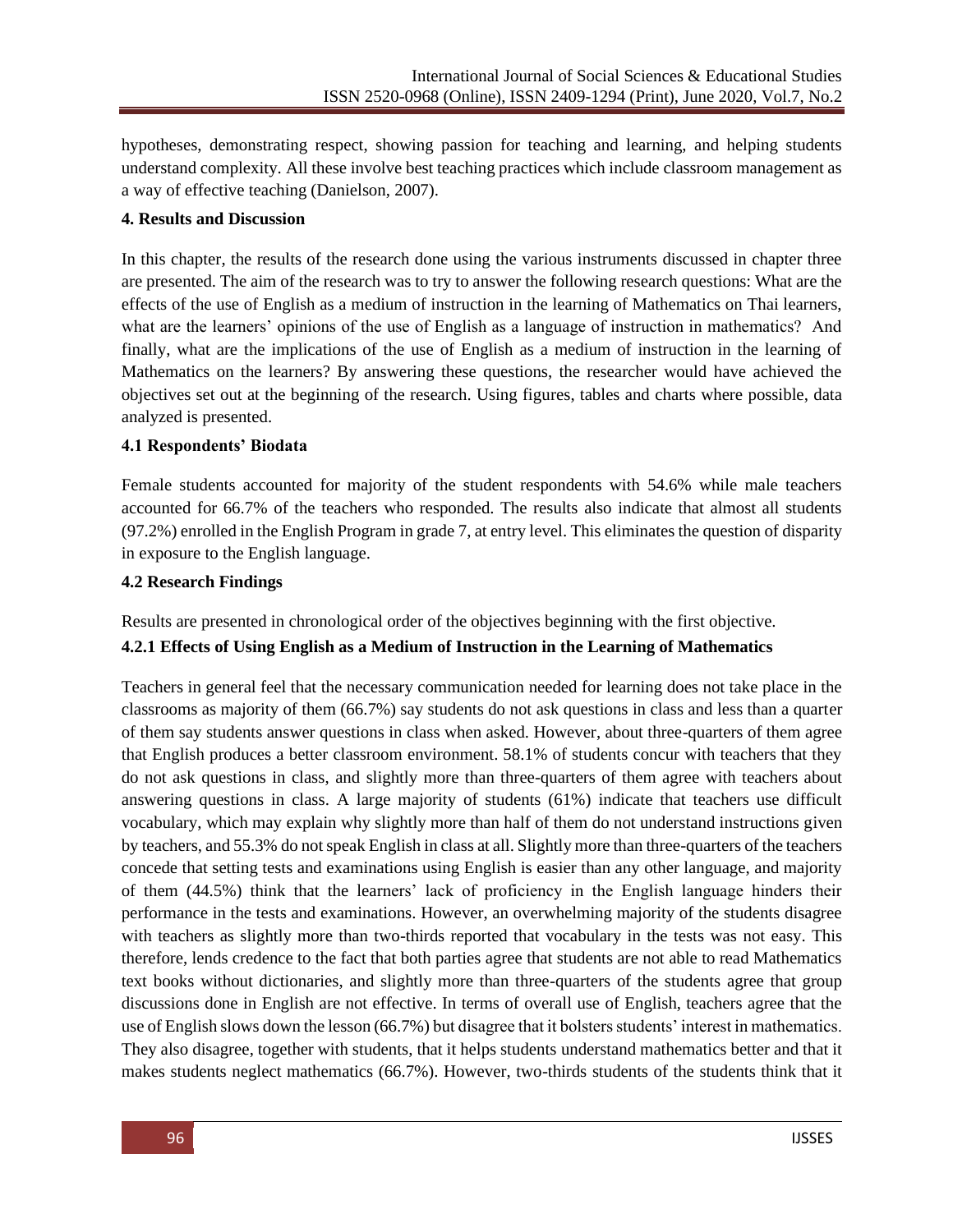helps them become better communicators. To sum it up, a paired samples t-test showed a significant difference between tests done in English language and those done in Thai language.

|                                                                  |      | Teachers %     |      | Students % |      |                 |
|------------------------------------------------------------------|------|----------------|------|------------|------|-----------------|
| Communication                                                    | Yes  | N <sub>0</sub> | Ntl  | Yes        | No   | N <sub>tl</sub> |
| Difficult English vocabulary                                     |      |                |      | 61         | 36   | 3               |
| Do not understand instructions given in English                  |      |                |      | 51.8       | 46.8 | 1.4             |
| Do not ask questions in class                                    | 66.7 | 11.1           | 22.2 | 58.1       | 38.3 | 3.5             |
| Do not answer questions in class                                 | 33.3 | 22.2           | 44.5 | 73.8       | 22.7 | 3.5             |
| Do not speak English in class                                    |      |                |      | 55.3       | 41.9 | 2.8             |
| Can read and understand text books                               | 33.3 | 55.6           | 11.1 | 47.8       | 48.9 | 3.3             |
| Enjoy                                                            |      |                |      | 27         | 67.4 | 5.6             |
| The teacher is unable to go deeper into content                  | 44.4 | 44.4           | 11.2 |            |      |                 |
| Explains the language used in the math text books                |      |                |      | 68.8       | 28.4 | 2.8             |
| English produces a better classroom environment                  | 66.6 | 22.3           | 11.1 |            |      |                 |
| Use easy vocabulary                                              |      |                |      | 24.8       | 70.9 | 4.3             |
| Easy to set                                                      | 66.7 | 22.2           | 11.1 |            |      |                 |
| English leads to poor performance in math                        | 44.5 | 33.3           | 22.2 |            |      |                 |
| Read without dictionaries                                        | 22.2 | 44.5           | 33.3 | 25.5       | 70.2 | 4.3             |
| Do not understand when English language is used                  |      |                |      | 77.3       | 19.8 | 2.8             |
| English slows down the lesson                                    | 66.7 | 22.2           | 11.1 | 61.0       | 32.6 | 6.4             |
| English help them become proficient communicators                |      |                |      | 61.0       | 31.9 | 7.1             |
| Make it difficult to switch schools                              |      |                |      | 51.8       | 44.0 | 4.3             |
| English help them understand Mathematics better                  | 33.3 | 44.5           | 22.2 | 23.4       | 70.9 | 5.7             |
| English could bolster students' interest in learning Mathematics | 22.2 | 66.7           | 11.1 |            |      |                 |
| Students neglect mathematics because it is taught in English     | 22.2 | 66.7           | 11.1 |            |      |                 |

| Table 2: Summary of the results on communication |
|--------------------------------------------------|
|--------------------------------------------------|

### **4.2.2 Opinions of the Use of English as a Language of Instruction in Mathematics**

Majority of the students (38.3%) were not sure whether English boosts their power to communicate or not. But more than half (56.8%) of them were of the opinion that Mathematics word problems were difficult to do, and therefore suggest that the teacher should speak very slowly for students to understand. Almost the same number (55.3%) of students also thought that the teachers should explain some concepts in Thai language, but teachers were of a different opinion as 66.7% of them thought code-switching in class is not appropriate, indeed most of them feel that teaching in English is easier than teaching in Thai. When teachers were asked whether the Mathematics textbook was difficult for their students to read and understand, 44.5% of them were affirmative, although a relatively big number (33.3%) was undecided. But when they were asked whether Mathematics textbooks should have some explanations written in Thai language, there was no consensus. However, both teachers and students agreed with the opinion that Mathematics textbooks may be difficult for students to read. This appears to be contrary to another seemingly popular opinion among students that mathematics tests set in English are easier to do as compared to those set in Thai language. Students (58.2%) also were of the opinion that dictionaries should be used at all times, especially when doing assignments and exercises. They were also content that mathematics group discussions should be conducted in Thai language (71.7%) because it is not easy to explain mathematics concepts in English (81.7%). More than half of the teachers (55.6%) are of the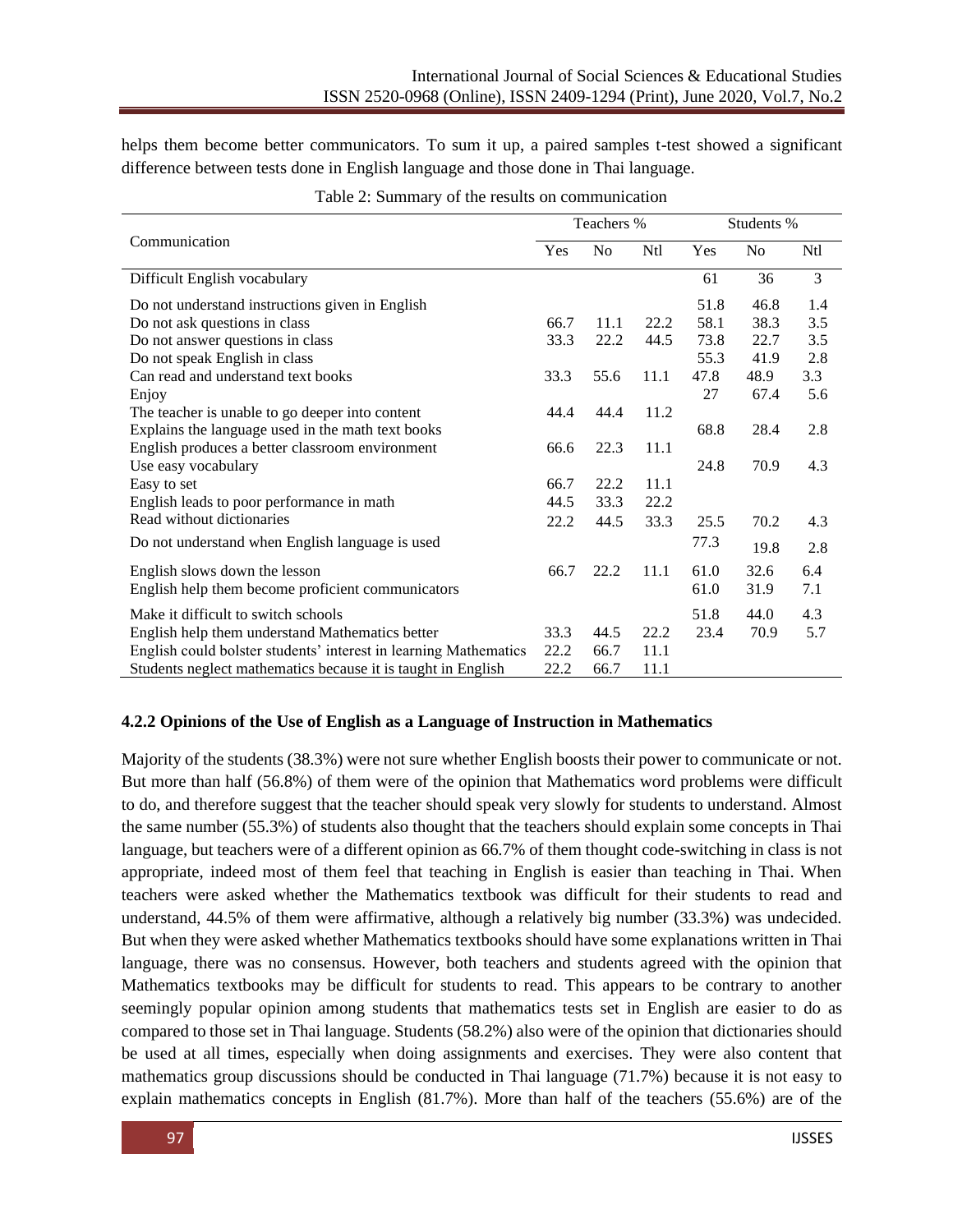opinion that complementary mathematics lessons should be given in Thai language, an idea supported by 64.5% of the students. This may be because most students like mathematics (55.4%) and they think that it is important (64.6%). Teachers on the other hand support supplementary lessons perhaps because most of them (55.6%) are of the opinion that teaching mathematics in English is not easy. It should be noted that popular as the opinion of supplementary lessons in Thai language may be, still almost half of the teachers (44.4%) disagreed with it.

|                                                                    |      | Teachers %     |      |      | Students % |      |  |
|--------------------------------------------------------------------|------|----------------|------|------|------------|------|--|
| Communication                                                      | Yes  | N <sub>o</sub> | Ntl  | Yes  | No         | Ntl  |  |
| English boost power to communicate                                 |      |                |      | 29.8 | 31.9       | 38.3 |  |
| Mathematics word problems were difficult to do                     |      |                |      | 56.8 | 37.5       | 5.7  |  |
| The teacher should speak very slowly for students to<br>understand |      |                |      | 53.2 | 45.4       | 1.4  |  |
| The teacher should explain some concepts using Thai language       |      |                |      | 55.3 | 24.8       | 19.9 |  |
| The teacher is the deciding factor                                 |      |                |      | 52.5 | 39.7       | 7.8  |  |
| The teacher should not code-switch in class                        | 66.7 | 22.2           | 11.1 |      |            |      |  |
| It is easy to teach in English                                     | 44.5 | 22.2           | 33.3 |      |            |      |  |
| Mathematics text books are difficult to read                       | 44.5 | 22.2           | 33.3 | 56.7 | 38.3       | 5    |  |
| Mathematics text books should be written in Thai                   | 33.3 | 33.3           | 33.3 | 53.2 | 43.3       | 3.5  |  |
| Mathematics tests in English are easy to do                        |      |                |      | 49.7 | 46         | 4.3  |  |
| Students should do exercises without dictionaries                  |      |                |      | 37.5 | 58.2       | 4.3  |  |
| Group discussions to be conducted in Thai language                 |      |                |      | 71.7 | 22.7       | 5.7  |  |
| It is easier to explain in English than in Thai                    |      |                |      | 2.3  | 81.7       | 16   |  |
| Supplementary lessons should be given in Thai                      | 55.6 | 44.4           | 0.00 | 64.5 | 30.5       | 5.0  |  |
| Like mathematics                                                   |      |                |      | 55.4 | 29.0       | 15.6 |  |
| Math is important                                                  |      |                |      | 64.6 | 25.5       | 9.9  |  |
| Difficult to teach in English                                      | 55.6 | 22.2           | 22.2 |      |            |      |  |

Table 3 Summary of the opinions of the use of English in teaching Mathematics

# **4.2.3 Implications of using English in Mathematics on Thai learners**

# **4.2.3.1 Teacher Tenure**

The length of stay of a teacher in the school has far reaching implications. From the table below, we see that 2 teachers had been in the school for less than 1 year, 3 teachers had been there for only 2 years and 4 had been with the school for more than 3 years.

# **4.2.3.2 Enrolment Rate**

Majority of teachers (55.6%) disagree that the use of English in classroom leads to low enrolment of students in schools. But the records show that of all the students who enroll in grade 7 (first grade of secondary school), only about 63% graduate from the program at the end in grade 12. The rest either drop out or opt for other programs such as the gifted program. Of note, however, is that half of those who join universities manage to enroll in university courses that are taught exclusively in English, but only about 20% would make it to courses with strong bias in Mathematics.

# **4.2.3.3 Written Test Results**

In the written tests, only about 36% of the students passed with a mean score of 50 and above when the test was done in English. This contrasts sharply with the results of the same test done in Thai language,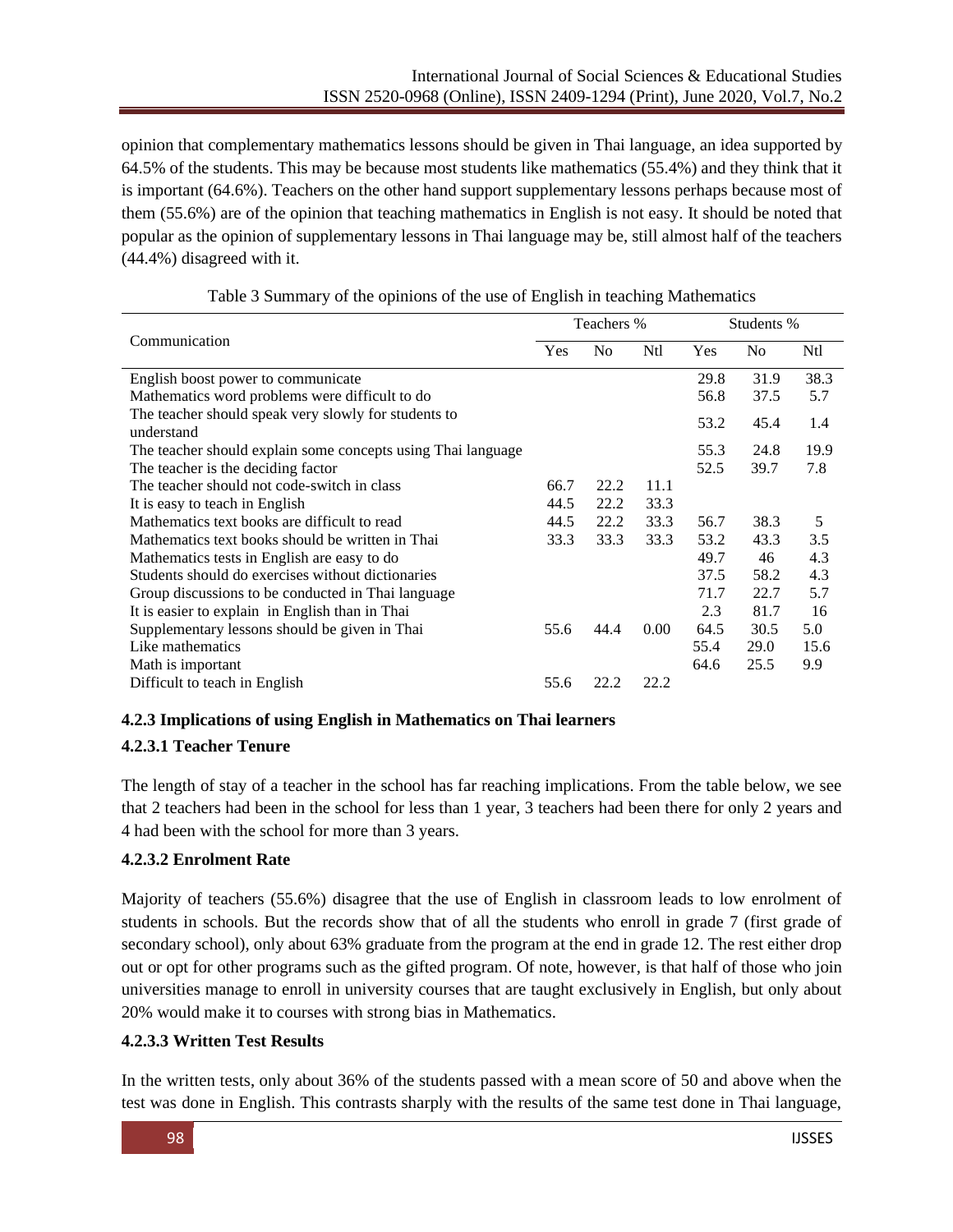where 63% of the students achieved a mean score of 50 and above. Out of 19 students, only 2 scored a clean A when the test was done in English, but 6 scored A when it was done in Thai language. The exact opposite holds true when it came to students who scored grade E, 6 for English and 2 for Thai language! Figure 3 below also depicts clearly that majority of the students' achievements in the test done in English fall in the average and below average categories. The positive skewness of the bell suggests a small number of students in the high and very high categories.



Figure 3 Distribution of the marks for the test done in English

Indeed it can be seen from the figure 4 that the shape of the bell is skewed in the opposite direction from that of figure 3 above. This suggests that majority of the students were within the 'high' and 'very high' categories.

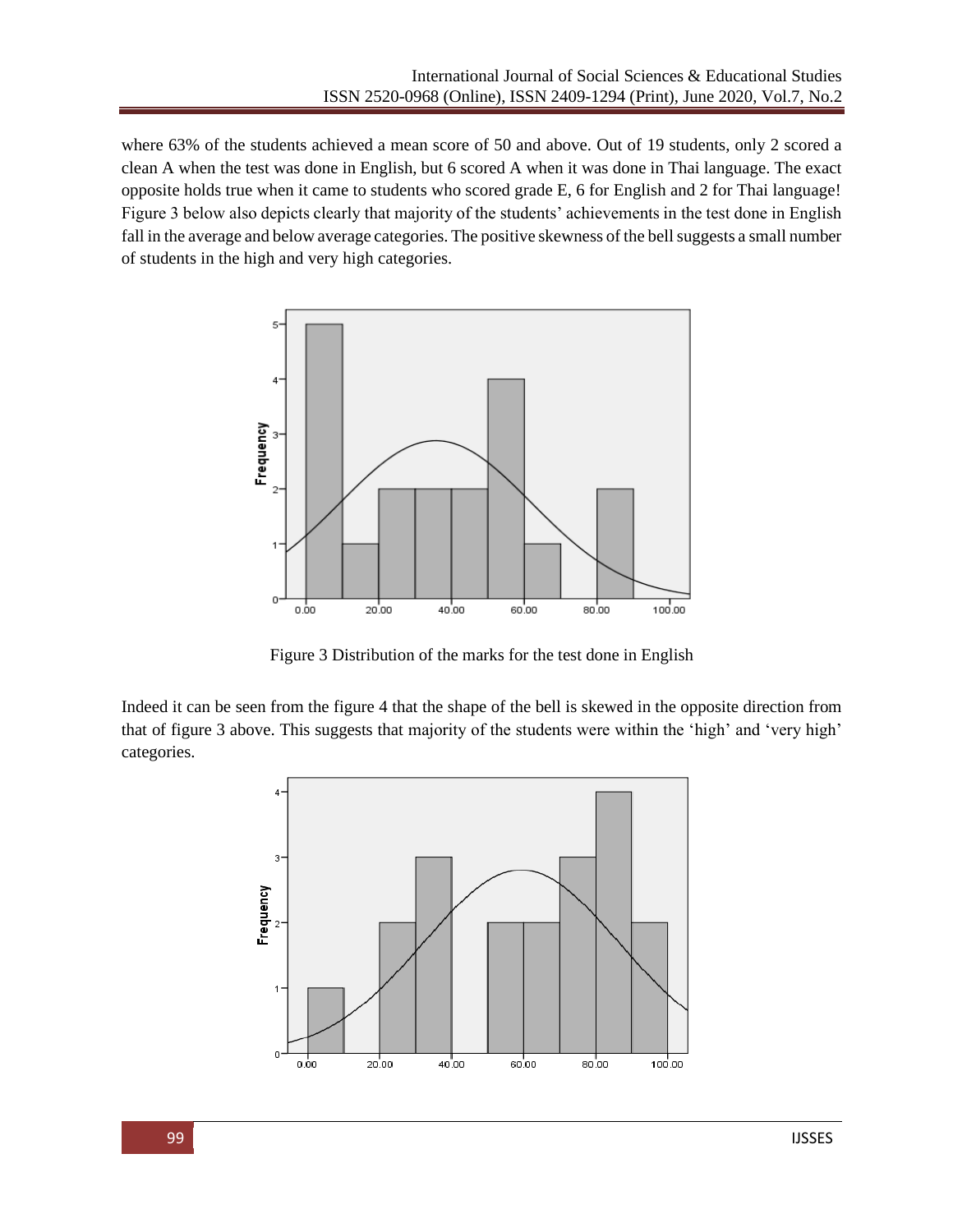Figure 4: Distribution of the marks for the test done in Thai language

The results above are clearly summarized in the table below.

| <b>Score</b> | <b>Math</b> in<br><b>English</b> | Grade         | <b>Math</b> in<br>Thai | Grade        | <b>Mean</b><br>Grade Eng. | <b>Mean Grade</b><br>Thai | <b>Remark</b> |
|--------------|----------------------------------|---------------|------------------------|--------------|---------------------------|---------------------------|---------------|
| $75 - 100$   | 2                                | A             | 6                      | A            | 82                        | 88.2                      | Very High     |
| $70 - 74$    | $\overline{0}$                   | $B+$          | 3                      | $B+$         |                           |                           |               |
| $65 - 69$    | $\overline{0}$                   | B             | $\mathbf{0}$           | B            | 64                        | 68.4                      | High          |
| $60 - 64$    |                                  | $B-$          | 2                      | $B-$         |                           |                           |               |
| $55 - 59$    | $\overline{0}$                   | $C+$          | $\mathbf{0}$           | $C+$         |                           |                           |               |
| $45 - 54$    | 6                                | $\mathcal{C}$ | 2                      | $\mathsf{C}$ | 50.8                      |                           |               |
| $40 - 44$    | $\overline{0}$                   | $C-$          | $\mathbf{0}$           | $C-$         |                           | 52                        | Average       |
| $35 - 40$    | $\theta$                         | $D+$          | $\mathbf{0}$           | $D+$         |                           |                           |               |
| $30 - 34$    | 2                                | D             | 3                      | D            |                           |                           |               |
| $25 - 29$    |                                  | $D -$         | 1                      | $D-$         | 14.4                      | 25.3                      | <b>Below</b>  |
| $\leq 24$    | 7                                | E             | 2                      | E            |                           |                           | Average       |

| Table 4: Analysis of the Test Results |  |
|---------------------------------------|--|
|---------------------------------------|--|

# Summary of the Research Findings

The research findings can be summed up as having looked at the Teachers' and Learners' Biodata in terms of gender, entry level grade or the grade level in which each individual learner joined the English program. The researcher also looked at effects of the use of English as a medium of instruction in the learning of Mathematics on the learners in terms of Communication, achievement, development in terms of Mathematics concepts acquisition and Opinions of the use of English as a Language of Instruction in Mathematics on Thai Learners. Finally, the chapter looked at the Implications of the use of English as a Medium of Instruction in the Learning of Mathematics on Thai learners.

# **5. Discussions and Conclusions**

The teacher plays an important role in any classroom setting; this may be in form of helping students to grasp the concepts or simple things like helping learners understand the meaning of a given terminology. Whatever the role may be, it is always geared towards enabling students achieve their goal. Indeed the significant role of any classroom teacher in the process of learning is to facilitate learning. In order for teachers to facilitate learning, they must prepare lesson plans with simple language that learners can understand. This enables the teacher to transmit abstract concepts to the students only if they understand each other. Lack of proper communication in the classroom implies less meaningful learning in that classroom.

# **5.1 Entry Grade Level**

The entry level grade was crucial to this study because if many students joined the program midway, it would compromise the results of the study because the English and Mathematics background of such students would have been factored in the study. But as it were, all the students sampled joined the program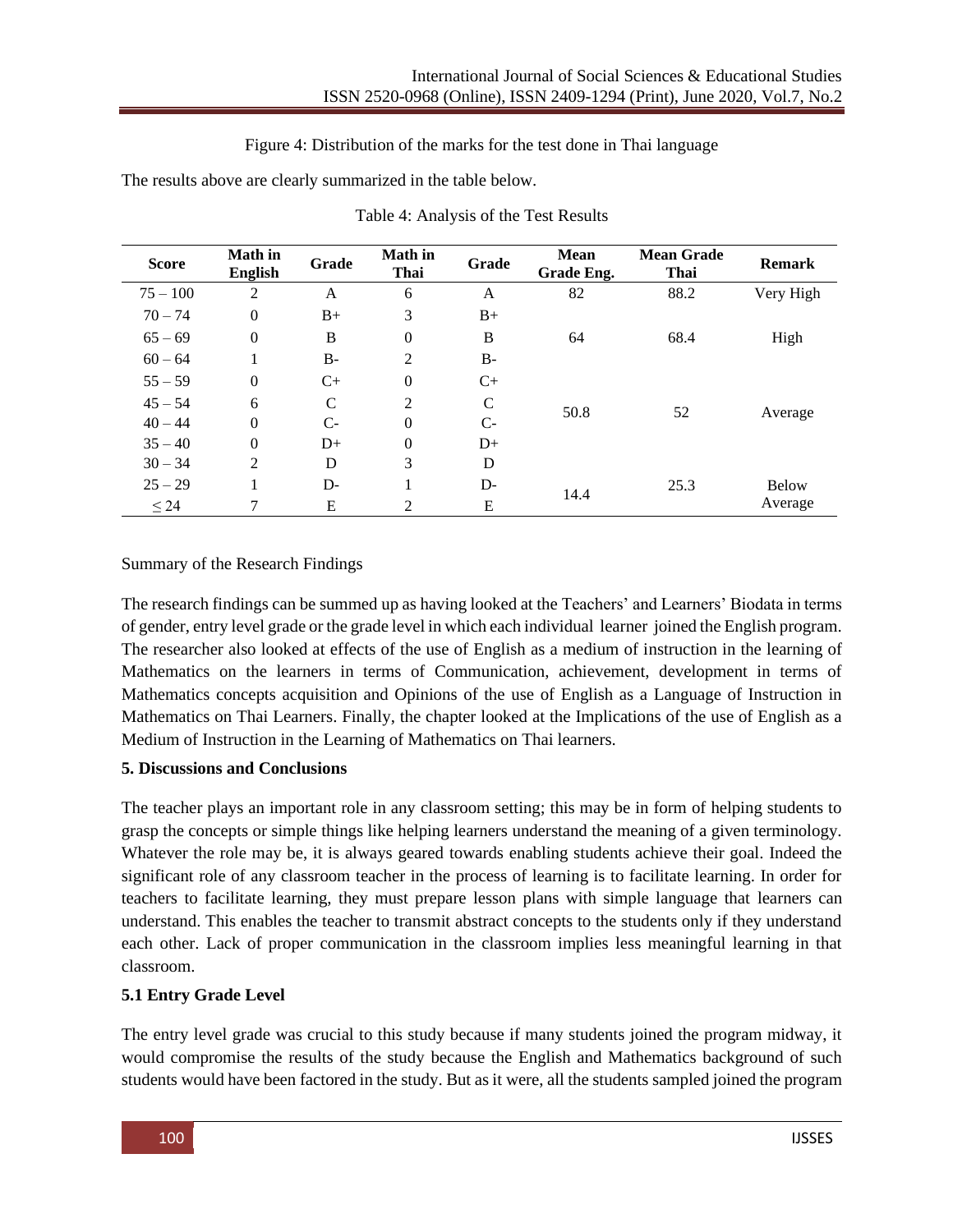from lowest grade, which was grade 7. This minimized the effect late entry would have on the results of the study.

### **5.2 Effects of Using English to Instruct Students of Mathematics**

The study uncovered eight major effects that the use of English as a medium of instruction has on the learners of Mathematics.

# **5.2.1 Wrong Perception**

Performance in mathematics by students in the English program is average at best, and in most cases below when compared to their counterparts in the Thai program. This has created a perception that either students are lazy or they naturally don't have what it takes to perform in Mathematics. But the study showed otherwise, that majority of the students in the English program are quite smart and are in fact able to achieve high grades in Mathematics under different circumstances. From figures 6 and 7 in chapter IV, we can clearly conclude that it is the language of instruction, in this case English language, which hinders students from achieving high grades in Mathematics. Therefore the thinking that students in the English Program are not Mathematics 'smart' is unfounded and nothing but a misperception. This problem would not have arisen if students were studying in their mother tongue or at least even through a second language because English is simply a foreign language to the students. Andoh-Kumi (2000) said that children learn better during the early years of their primary education when the medium of instruction is in the language they speak at home.

### **5.2.2 Students' Motivation and Development**

Majority of students do not actually enjoy exercises in their text books, which leads us to conclude that many of them do not reach their full potential in Mathematics. These students have to deal with the Mathematics content, difficult as it may be, and at the same time deal with the difficulties inherent in the English language. They feel that it is problematic enough to study Mathematics and therefore should not enhance their problems by studying it using English. 'Mathematics content perceived difficulties' compounded with 'difficulties' of the English language weighs heavily on the students' motivation. Students should therefore be encouraged to go an extra mile in studying English language to counter this problem.

Group discussions are an integral part of the process of teaching and learning. Therefore in preparing for such an exercise requires that group dynamics are all carefully considered, and this includes the language they use in carrying out the activity. It is integral that the language used is clear and understandable by all the participants so as to attain maximum gains from the activity. But from the findings, majority of the learners do not understand or follow the proceedings when this is done through the English language, which means that majority do not contribute meaningfully to the discussions. Thai language being the learners' native language would be ideal for them in such circumstances, but this would present a challenge to the teachers who are foreign individuals.

### **5.2.3 Time and Content Coverage**

For foreign language learners (FLL) or second language learners (SLL), language dictionaries are part and parcel of their everyday learning materials. Although Mathematics dictionaries are available, language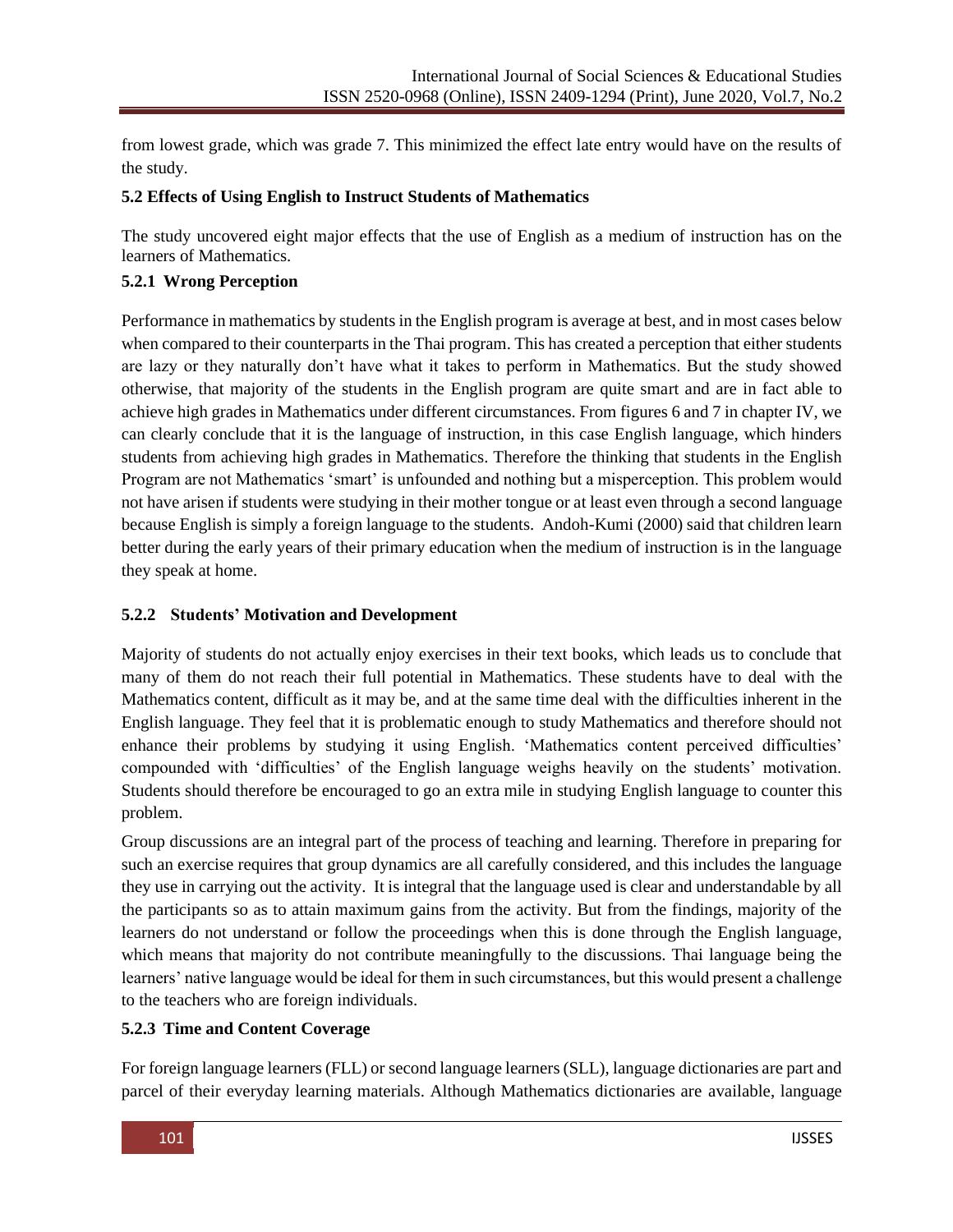dictionaries are still heavily used in the Mathematics classroom. In fact, it is a common practice for learners to ask permission to use dictionaries during continuous assessment tests and examinations. More often than not, their requests are granted, in the process, wasting a lot of time.

Although it is not recommended for teachers' rash through the syllabus with the aim of covering the content required by law, it is prudent that the pace be reasonable for both the students and the teacher. Majority of students do not understand English very well, so teachers are forced to speak slowly and repeatedly, hence covering very little. Students moving to higher grades without having properly covered the basics find it difficult to comprehend advanced topics for such levels. Learners then perceive mathematics as a difficult subject. Therefore, the learners should be well versed in the English language in order to study Mathematics through it. Even Anstrom, (1997) agreed that meeting curriculum standards will be disproportionately difficult for language-minority students since they will have to perform at much higher cognitive and linguistic levels than their native-speaking peers.

# **5.2.4 Continuity**

Students join the English program for various reasons, but majority join because they wish to further their proficiency in English. This study shows that studying Mathematics in English helps students become better communicators in English. The consequences for this are that students are able to join international universities, some of which use English as the sole language of instruction. Although this is an excellent achievement on the part of the parties involved, the number of students who get to this level is significantly small. Therefore one wonders why students should spent six years studying through English and then end up in a Thai program in college or university. The effect of this is that students may pull out of the program or completely not join the program if they don't see how English will help them continue with their studies at an advanced level. Besides, students studying Mathematics in English sometimes encounter problems should they chose to leave the program and join other programs like the Thai normal program. This is because the students may not have covered required content for the level at which the student joins the other program due to the problems discussed above.

# **5.2.5 Communication**

The study established that using English as a medium of instruction in Mathematics hampers communication. Many students who join the English program in grade 7 were not previously in English programs at their previous schools. The study also established that little communication takes place in Mathematics classrooms where English is used as a language of instruction. The large number of students who had difficulties in learning Mathematics through English proves that indeed communication is inhibited by the language. Many researchers including Frederick, (1991), McAndrews, (1991), and Taylor & Tate, (1997) have shown that little or no significant learning takes place in a classroom where communication is one way business. One way communication is where a teacher talks at the learners without finding out whether learners are participating or not. Such students are not able to ask questions in class or even answer questions in class, therefore communicating to them is almost impossible. With a clear majority of students either unable or unwilling to ask or answer questions in class, the probability of any significant learning taking place in that classroom is very little. the method of communication

Indeed, Smith, (2017) concluded that for many students, what determines between success and failure in mathematics classrooms is the language used for instruction. However, the bright side to this is that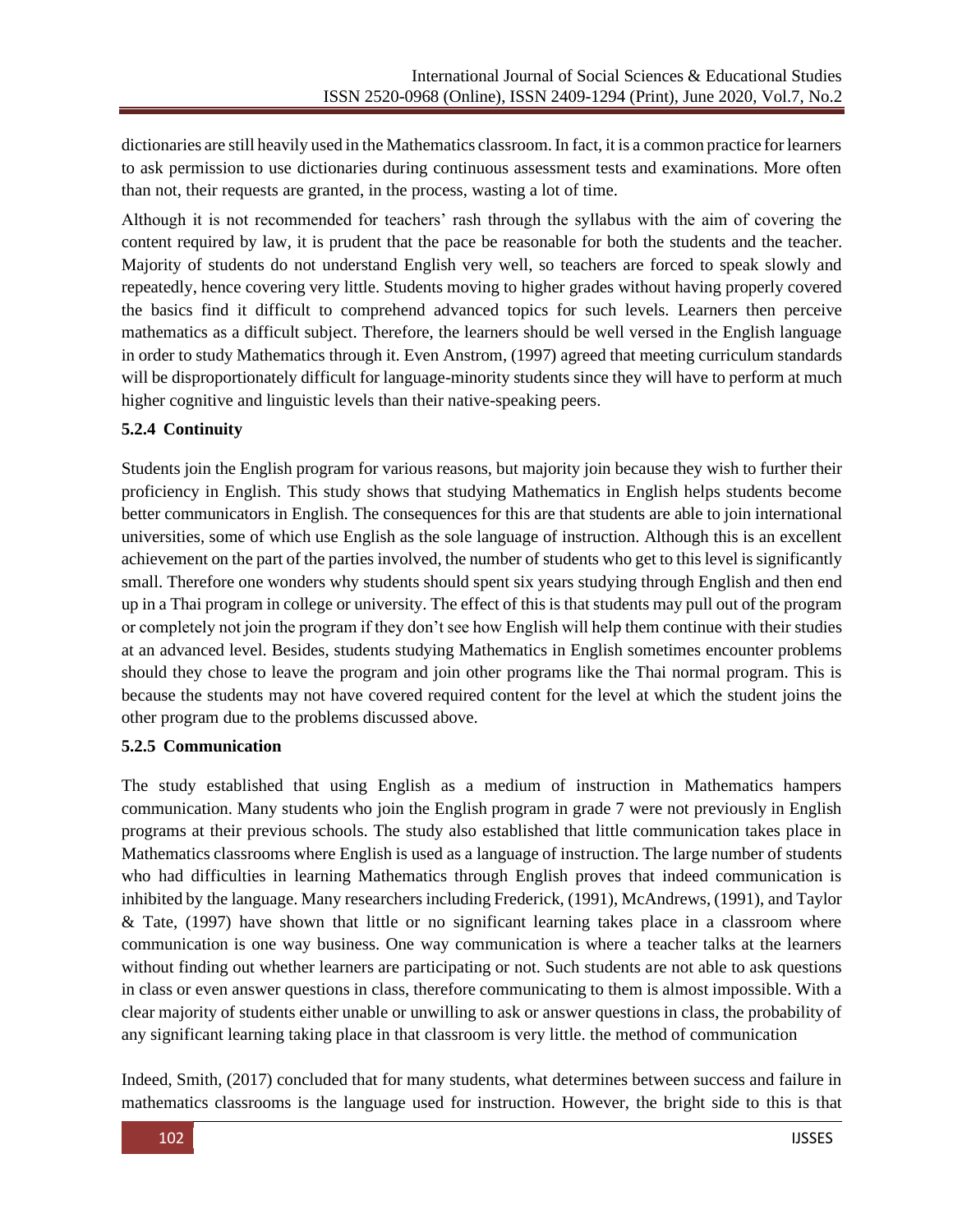teaching such students Mathematics using English eventually improves their communication competency, even though the pace of the Mathematics lessons would be very slow. Reading

Reading is a very important part of speech that is essential in the teaching and learning process. Therefore, it is necessary that learners acquire sufficient reading skills in the language of instruction so that they can gain meaningful learning in a classroom. Cummins, (1979), postulate that if children are exposed to a home-school language switch, academic retardation is inevitable because children cannot learn through a language they do not understand. In Mathematics, reading is as important as it is in other subjects, with more emphasis placed on word problems. Data in this research reveals that almost half of the learners cannot read and understand their Mathematics text books. Textbooks and nowadays the internet provide supplementary information to the learners. In many cases, books and/or internet complement teachers and therefore it is paramount that learners utilize these resources maximally. In order to achieve this, learners must be able to not only read the books/internet but also critically analyze them, because not all the internet resources are authentic. Given the important role textbooks play, they should be structured in such a way that learners can easily read and understand the contents following it as it develops from one chapter to the next.

# **5.2.6 General Performance**

In the education industry, some of the instruments used by teachers to gauge their students' level of understanding include continuous assessment tests (CAT) and main examinations. Students themselves also use such instruments to assess how much knowledge they may have gained prior to the evaluation time. These instruments may not be ideal but have been used from time immemorial and still are being used even now in many places around the world. Therefore, in designing them, care should be taken to ensure that the language used is easily understandable by the learners. In the same way, performance of the students was also affected negatively by the inability by the teachers to cover the required Mathematics content, and therefore students were not well equipped with the necessary and sufficient skills to handle Mathematics problems. This, to some extend is due to the poor communication in the Mathematics classroom that forces teachers to proceed slowly. Cooper & McIntyre, (1996) puts it that a distinctive feature of successful students is their ability to understand and use the vocabulary of subjects they study.

# **5.3 Opinions of Thai Learners on Using English in Mathematics**

The study established that learners had a number of opinions on using English as a language of instruction in Mathematics. It was also discovered that the learners have a strained but positive attitude towards the use of English as a medium of instruction.

# **5.3.1 Opinions**

This research found out that learners prefer to have supplementary lessons taught in Thai language, some difficult concepts in the textbook to have some explanation in Thai language, and to be able to explain those concepts or advanced courses in Thai language. The learners' opinions would be summed up as a desire to have code-switching in their Mathematics classrooms. Codeswitching is not a new phenomenon as is considered to be a useful pedagogical tool in that it provides an additional resource for aiding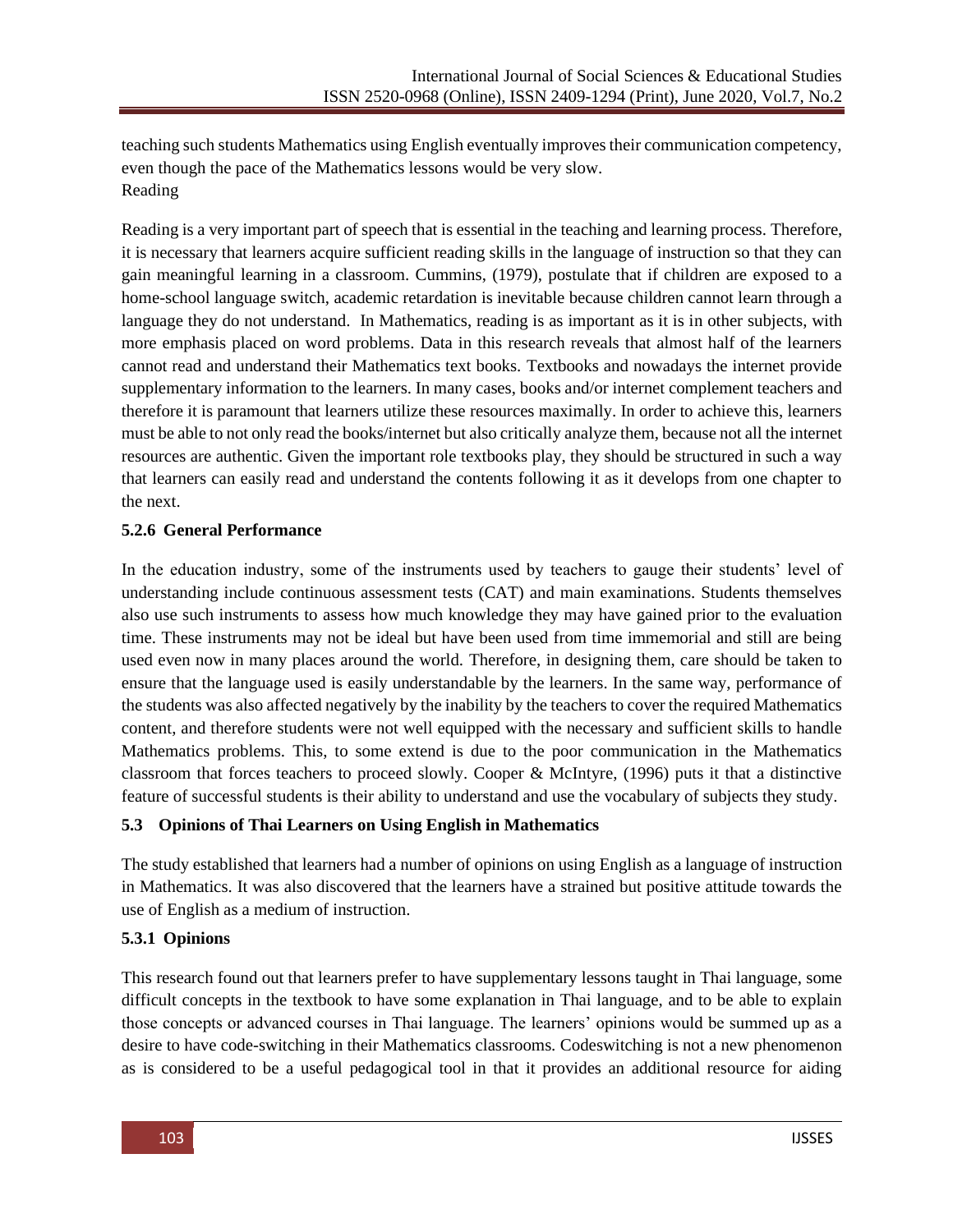understanding (Setati, 1998; Adler, 2001). MacGregor (1993) also found that international research strongly recommends systematic language support, code-switching, for the learning of Mathematics.

# **5.3.2 Attitude**

As mentioned above, learners experience a strained but positive attitude towards the use of English as a medium of instruction. The intricate relationship between the love of mathematics and the difficulties experienced by using English is brought about by the fact that students do not hate English; rather they don't really appreciate it being used in other subjects. They believe this hinders them from achieving higher grades in those subjects, especially mathematics. These results are not isolated; Papanastasiou (2002) also found the existence of a positive relation between attitude and Mathematics achievement. But Ma & Kishor (1997) concluded that although statistically significant, the mean effect size for the relationship between attitude towards Mathematics and achievement in Mathematics was not strong enough to have useful implications for educational practice.

# **5.4 Implications Using English in Mathematics on Thai Learners**

The implications are evident and far reaching on the learners. The positive implications include admission in international universities, and enrolment in courses that are taught exclusively in English. All these lead to better and competitive job offers in the long run. Learners who graduate from grade 9 and are not willing to continue with the program find it easy to joint top ranking high schools that specializes in particular areas, for example a science only school or perhaps language schools. However, there are negative implications as well, for instance not all learners who are not able to continue with the program after grade 9 join good institutions. Some are not able to find better options and therefore end in any other available program, which is considered a waste of 3 years in the English program. Still even those who graduate from grade 12 and are not able to join university courses that have a direct bearing on Mathematics or English would find it difficult to see or experience benefits that justify their six years spent in the English program. Schwartz, (1991) concurs with these findings when he says that 'understanding and using mathematics are increasingly crucial to an individual's ability to function in society and succeed in the job market'.

# **6. Conclusions**

From the findings of this study, it is concluded that the use of English as a medium of instruction has significant effects on the learning of Mathematics. It makes it more difficult for learners to achieve high grades as compared to learning Mathematics in the native Thai language. The research hypothesis, as shown by the two tailed t-test in the appendix, is therefore not rejected at 0.000 level of significance.

# **7. Recommendations**

Based on the findings, the researcher recommends that both students and parents be made aware of the importance of students' competency in English if they are to achieve high grades in Mathematics. Also, school administrators should organize voluntary supplementary classes for students who are most affected by the English language. Lastly, students should be made aware of the implications or be aware of the advantages and disadvantages of studying Mathematics in English before they make their choices.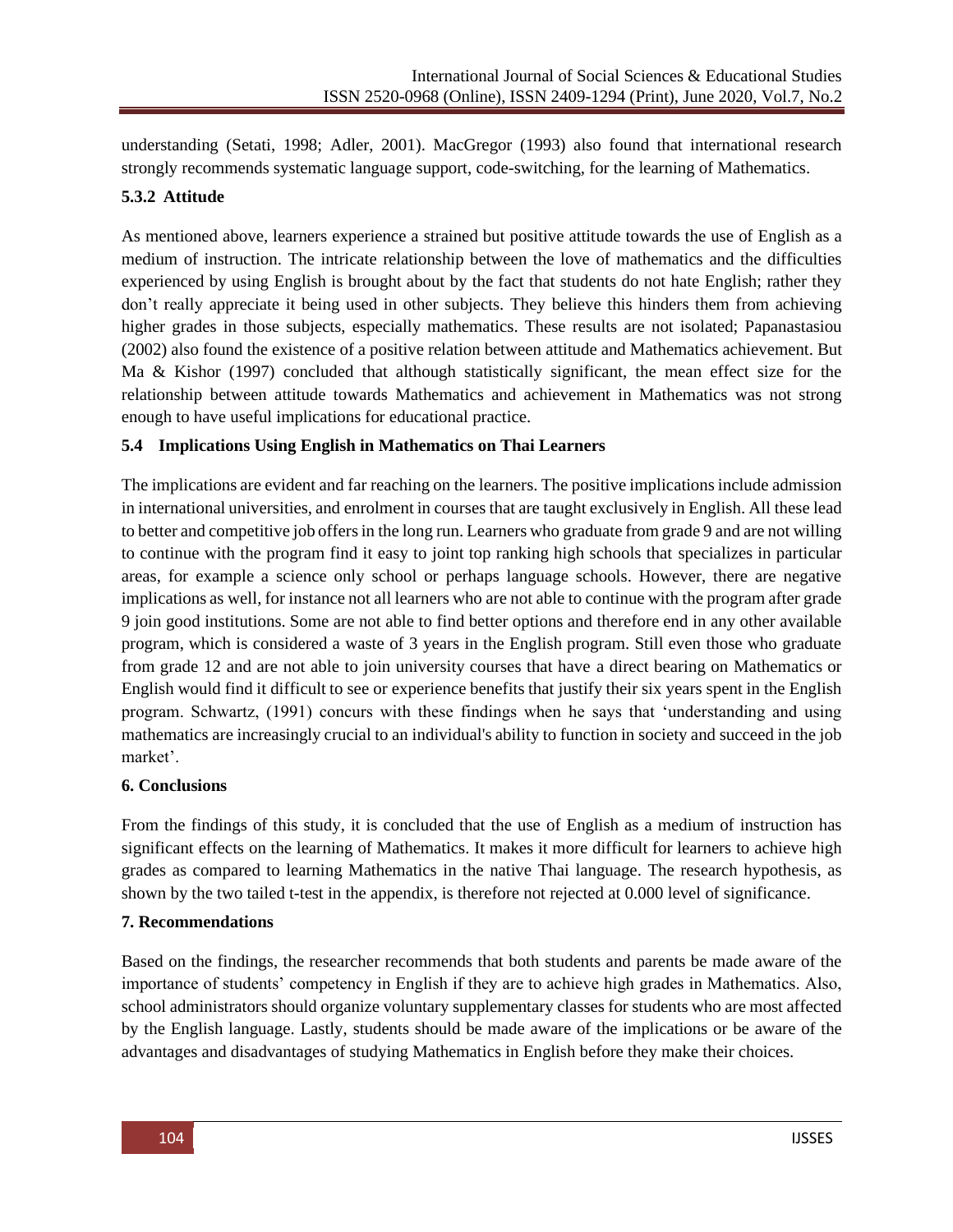### **References**

- Adler, J. (2001). *Teaching mathematics in multilingual classrooms*. Dortrecht: Kluwer Academic Publisher.
- Ames, C. (1984). Competitive, cooperative, and individualistic goal structures: A cognitive-motivation analysis. In R. Ames & C. Ames (Eds*.). Research in motivation in education: Student motivation* (pp. 177-207). New York: Academic Press.
- Andoh-Kumi. (2000). "One Policy, Many Needs." Unpublished paper presented at the Comparative and International Education Society (CIES) Conference in San Antonio, USA, March 2000.
- Anstrom, K. (1997). Academic achievement for secondary language minority students: Standards, measures and promising practices. Retrieved on April 14 at http://www.ncela.gwu.edu/pubs/reports/acadach.htm
- Cooper, P., & McIntyre, D. (1996). Effective teaching and learning: Teachers' and students' perspectives. McGraw-Hill Education (UK).Crandall, J. (Ed.). (1987). *ESL through content-area instruction: Mathematics, science, social Studies*. Englewood Cliffs, NJ: Prentice Hall Regents Center for Applied Linguistics.
- Cummins, J. (1979). Cognitive/academic language proficiency, linguistic interdependence, the Optimum age question and some other matters. *Working Papers on Bilingualism*, 19, 121-129.
- Danielson, C. (2007). *Enhancing professional practice: A framework for teaching (2nd ed.).* Alexandria, VA: Association for Supervision and Curriculum Development.
- Darling, F., & Darling, A. (1971). *Thailand: The modern kingdom*. Singapore: Asia Pacific Press.
- Francis, D.J., Riviera, M., Lesaux, N., Kieffer, M., & Riviera, H. (2006) *Researched-based recommendations for instruction and academic interventions*. Portsmouth, NH: Center on Instruction. Retrieved 16/06/09.
- Frederick, P.J. (1991). Active learning in history classes. *Teaching History*, 16(2), 67-83.
- Freeman, B. (2012). Using digital technologies to redress inequities for English language learners in the English speaking mathematics classroom. *Computers & Education*, 59(1), 50-62.
- Gagné, R.M. (1985). *The conditions of learning and theory of instruction* (4th Ed.). New York: Holt, Rinehart and Winston.
- Hornby, S. A. (2005). *Advanced learners' dictionary*. Oxford.
- Taylor, A. & Tate, D. (1997). Flip it! And you be the judge: Two cooperative-learning activities to teach foreign languages. C*ooperative Learning and College Teaching*, 7(2), 5-7.
- Ma, X., & Kishor, N. (1997). Assessing the relationship between attitude toward mathematics and achievement in mathematics: A meta-analysis*. Journal for Research in Mathematics Education*, 26-47.
- MacGregor, M. (1993). Teaching Mathematics in English to Students of Non-English-Speaking Background. *Multicultural Teaching,* 11(3), pp.31-34.
- McAndrews, L.J. (1991). Tearing down the wall: Adventures in active learning. *The History Teacher*, 25(1), 35-43.
- Papanastasiou, C. (2002). Effects of background and school factors on the mathematics achievement. *Educational Research and Evaluation*, 8(1), 55-70.
- Post, R. (2009). *Teaching mathematics in grades K-: Research-based methods*. Minesota: Allyn and Bacon, 1992.
- Ryan, M. (2003). *Ask the teacher: A practitioner's guide to teaching and learning in the diverse classroom*. Boston: Chestnut Hill Enterprises.
- Rovinelli, R. J., & Hambleton, R. K. (1977). The use of content specialists in the assessment of criterionreferenced test item validity: 1977. *Dutch J Edu Res.*
- Sangnapabowon, W. (2003). *Higher education reform in Thailand towards quality improvement and university autonomy.* Approaches to higher education, intellectual creativity, cultivation of human resources seen in Asian countries. Tokyo, Shizuoka Research Institute.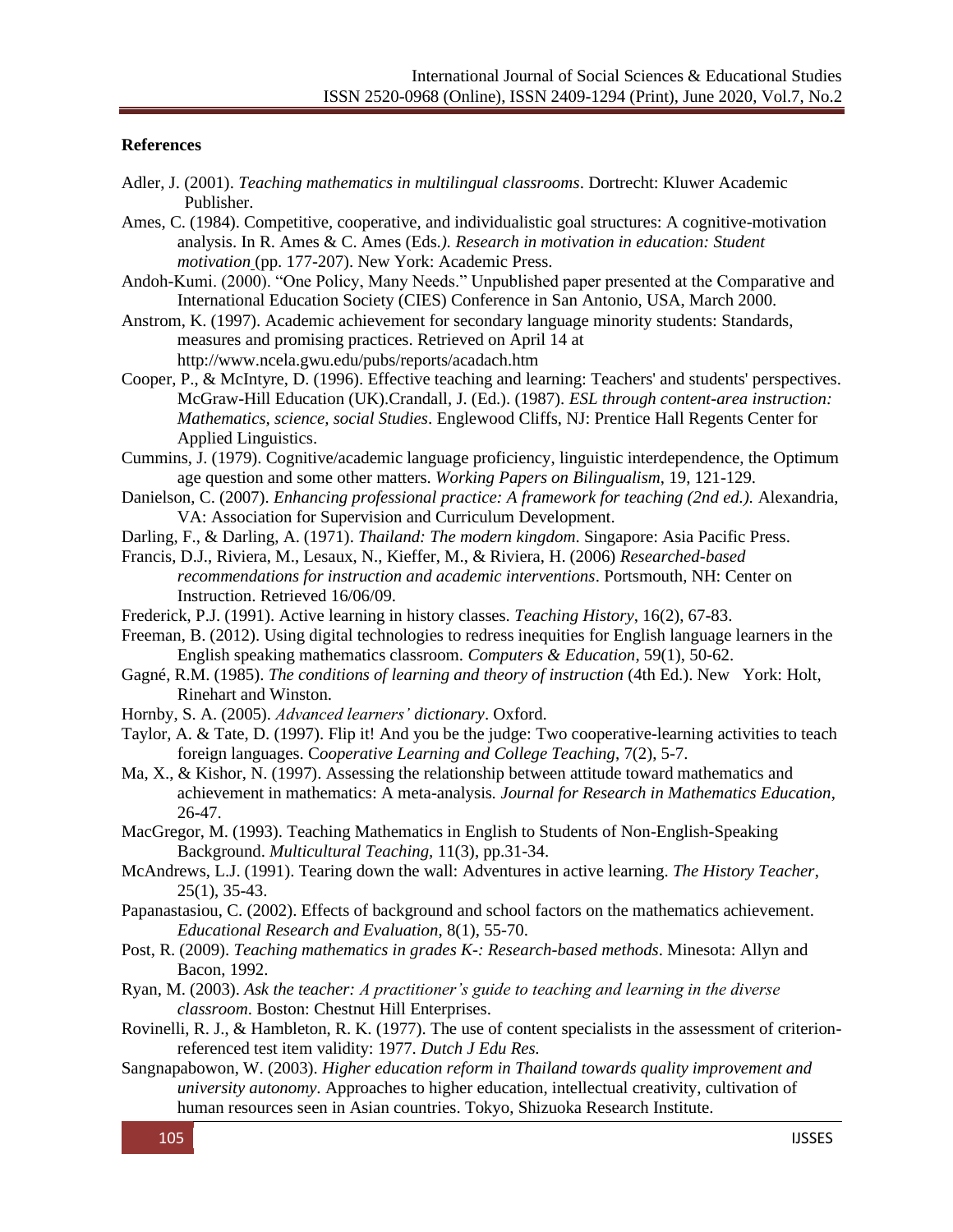- Schwartz, W. (1991). Teaching limited English proficient students to understand and use mathematics*. ERIC/CUE Digest* No. 70.
- Setati, M. (1998). Code-Switching in a senior primary class of second-language learners. *For the Learning of Mathematics,* 18(1), pp.34-40.
- Smith, O. S. O. (2017). The Influence of language on the teaching and learning of mathematics.
- Steele, C. F. (2009). *Inspired teacher: How to know one, grow one, or be one*. Alexandria, VA: Association for Supervision and Curriculum Development. Retrieved from <http://www.ascd.org/publications/books/108051.aspx>
- Stigler, J. W., & Hiebert, J. (2004, Feb). Improving Mathematics instruction. *Educational Leadership, 61*(5), 12-17.
- Tripasai, P. (2005). Debating Anna: The textual politics of English literature teaching in Thailand. In Doing the Public Good: Positioning Education Research. Australian Association for Educational Research 2004 Conference Papers (pp. 1 - 18). Australian Association for Research in Education.
- Troutman, A, P. & Lichtenberg B, K. (2003). *Mathematics: A good beginning*. 6th edn. Belmont: Thomson Wadsworth.
- Van, H. (1984). A child's thought in geometry. In: D Fuys, D Geddes & R Tischle r (eds). *English translation of selected writings of Dina van Hile-Geldof and PM van Hieles* (243-252). Columbus, OH: ERIC.